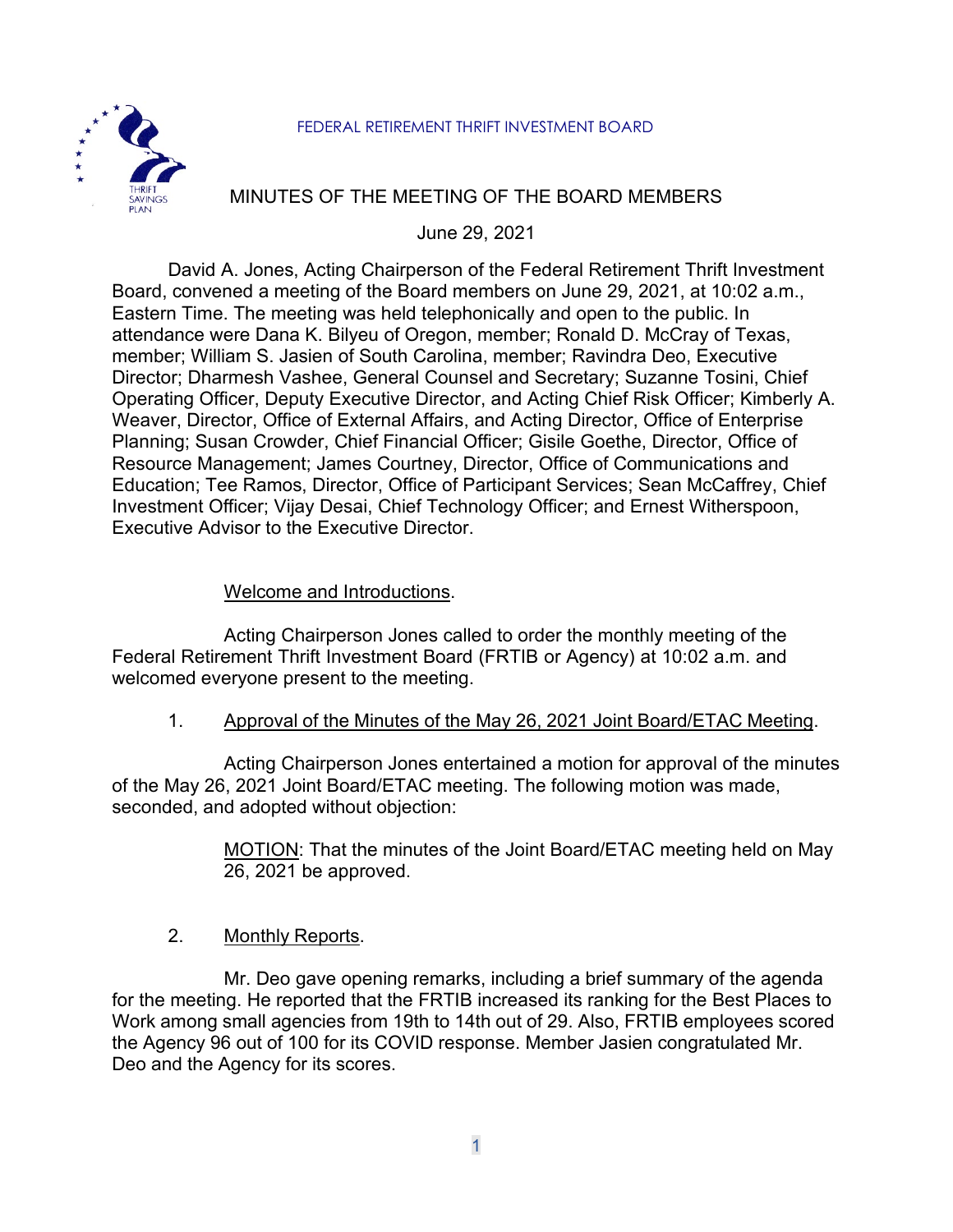### a. Participant Activity Report

Mr. Ramos reviewed the monthly Participant Activity Report. See ["Thrift](https://www.frtib.gov/pdf/minutes/2021/June/MM-2021June-Att1.pdf) [Savings Fund Statistics May 2021" \(attached\).](https://www.frtib.gov/pdf/minutes/2021/June/MM-2021June-Att1.pdf) Mr. Ramos highlighted the continued increase in participation rates – FERS participants at a rate of 94.6 percent and uniformed services active duty members at a rate of 78.1 percent. Mr. Ramos reported that the FRTIB responded to 90 percent of all correspondence within two business days and nearly a third of all correspondence on the same day.

### b. Investment Performance Report

Mr. McCaffrey reviewed the monthly investment performance report. [See](https://www.frtib.gov/pdf/minutes/2021/June/MM-2021June-Att2.pdf) ["May 2021 Performance Review" \(attached\). B](https://www.frtib.gov/pdf/minutes/2021/June/MM-2021June-Att2.pdf)lackRock's performance for the F, C and S Funds was in line with the Funds' respective indices for the month. Its performance for the I Fund exceeded its index by 36 basis points, primarily due to a market holiday in the U.S. on the last day of the month. On that day, the index was priced but the Fund was not.

State Street's performance for the C Fund was in line with the Large Cap Index. This was the first time Mr. McCaffrey reported State Street's performance, as May was the first full month that State Street managed a portion of the C Fund.

Twenty percent of the S Fund's assets were transferred from BlackRock to State Street on May 14. From May 14 to the end of the month, the total return of the Small Mid Cap Index was 2.87 percent. The portion of the S Fund managed by BlackRock rose 2.86 percent, and State Street's portion rose 2.84 percent.

As for markets, despite the continued rollout of vaccines and the easing of many restrictions, job creation fell far short of expectations, causing some investors to worry about the pace of the economic recovery. A higher-than-expected inflation reading fueled debate over whether central banks and fiscal policy have provided excessive stimulus. The C fund rose but the S Fund fell. The I Fund posted a healthy increase bolstered by a weaker U.S. dollar. Stable interest rates contributed to a slight gain for the F Fund, and all of the L Funds finished higher.

BlackRock's year-to-date performance for the F fund was ahead of the Fixed Income Index by nine basis points, primarily due to securities lending. The S Fund exceeded the Small Mid Cap Index by seven basis points, also primarily due to securities lending. Its performance for the C Fund was in line with the Large Cap Index. The I Fund exceeded the International Index by 53 basis point, primarily due to tax advantage and the market holiday in the U.S. on the last day of May.

Many domestic stocks are hitting new highs in June. Through June 28, the C Fund is up 2.16 percent, the S Fund is ahead 3.94 percent, and the I Fund is down 0.43 percent. The F Fund has a gain of 0.60 percent, and the G Fund is ahead by 0.11 percent.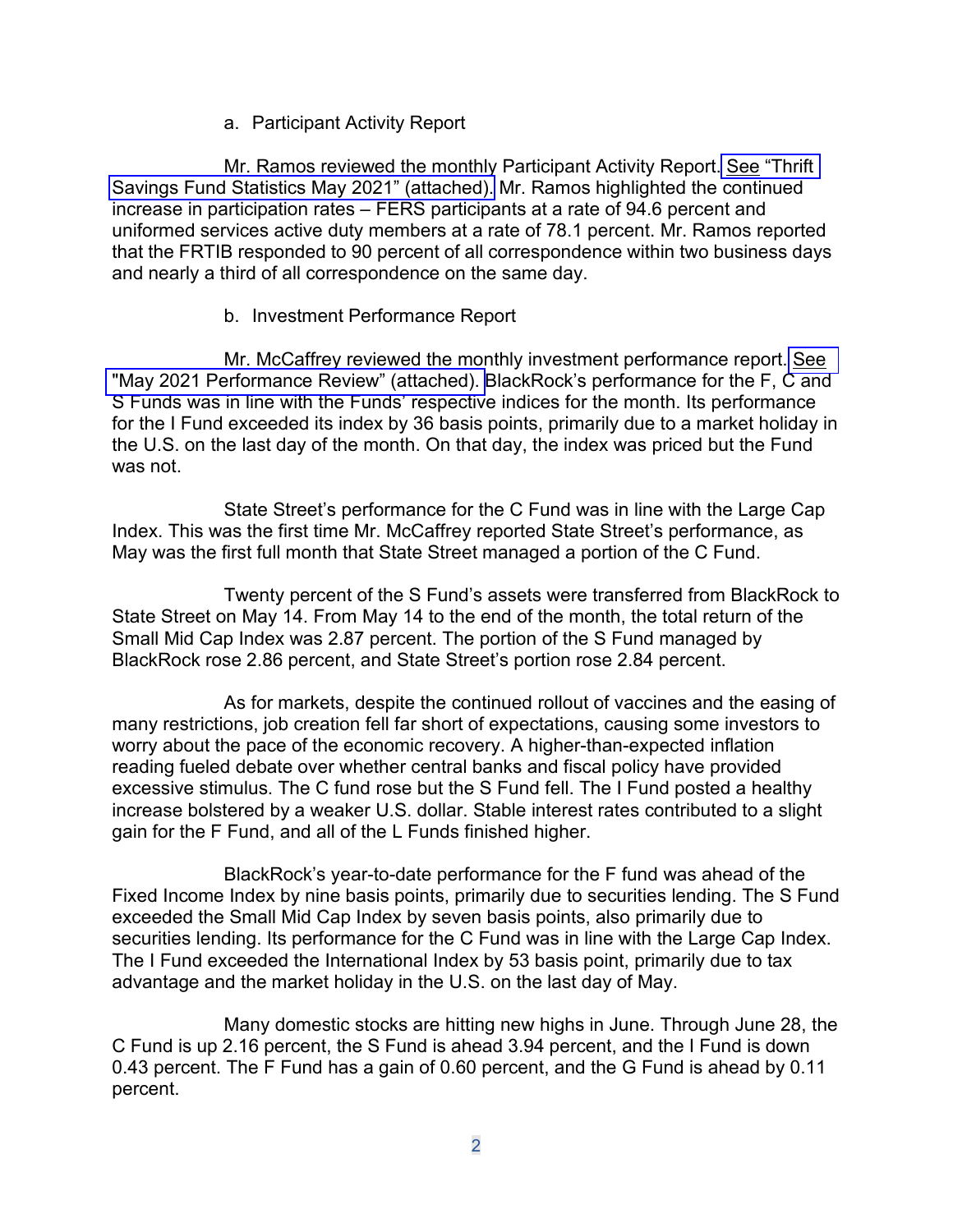Participation in the L Funds continues to climb due to the automatic enrollment of new FERS and Blended Retirement System participants.

As usual, there was not a lot of movement attributable to interfund transfers (IFT). Approximately two percent of participants conducted an IFT in May.

# c. Legislative Report

Ms. Weaver reported on two items that could impact the TSP. First, S. 1993, the TSP Fiduciary Security Act, introduced by Senator Marco Rubio, would impose a new standard of fiduciary duty that applies only to the TSP. The proposed standard would override the current requirement of acting solely in the interest of the TSP participants to require that the FRTIB has a duty to not harm national security. Ms. Weaver stated that, if enacted, S. 1993 would undermine the current duty to act solely in the interests of TSP participants and would alter the fundamental concept of fiduciary duty. Ms. Weaver noted the bill would not change the otherwise identical fiduciary duty applicable to other defined contribution plans.

In response to Member Jasien's question, Ms. Weaver explained that the bill has a handful of sponsors and was referred to the FRTIB's Congressional oversight committee but does not appear to be gaining traction. The FRTIB will continue to be vigilant to ensure that its views of the bill are known.

Secondly, on June 24, the Government Accountability Office (GAO) released its report entitled "Federal Worker's Portfolios Should Be Evaluated for Possible Financial Risks Related to Climate Change." The FRTIB provided a four-page response to GAO outlining its views of the report which is included in the GAO report.

# 3. Quarterly Vendor Risk Management Report.

Ms. Tosini presented the Office of Enterprise Risk Management's (OERM) synopsis of risk assessment of key vendors who are critical to operating the TSP. [See](https://www.frtib.gov/pdf/minutes/2021/June/MM-2021June-Att3.pdf) ["Quarterly Vendor Risk Assessment" \(attached\). F](https://www.frtib.gov/pdf/minutes/2021/June/MM-2021June-Att3.pdf)or the first quarter in 2021, Ms. Tosini reported the assessment of the financial health of 11 vendors, which now includes Accenture and State Street as key vendors. Based on the analysis, OERM found no indication that any of the 11 vendors will be unable to fulfill their contractual obligations to the FRTIB. The FRTIB will continue to monitor the vendors' financial health and performance.

### 4. Multi-Asset Manager Update

Mr. McCaffrey presented the multi-asset manager update. See ["Update on](https://www.frtib.gov/pdf/minutes/2021/June/MM-2021June-Att4.pdf) [Multi-Asset Manager" \(attached\).](https://www.frtib.gov/pdf/minutes/2021/June/MM-2021June-Att4.pdf) Over the past few months, the FRTIB has prepared for and conducted transfers that moved portions of the C and S Funds from Blackrock to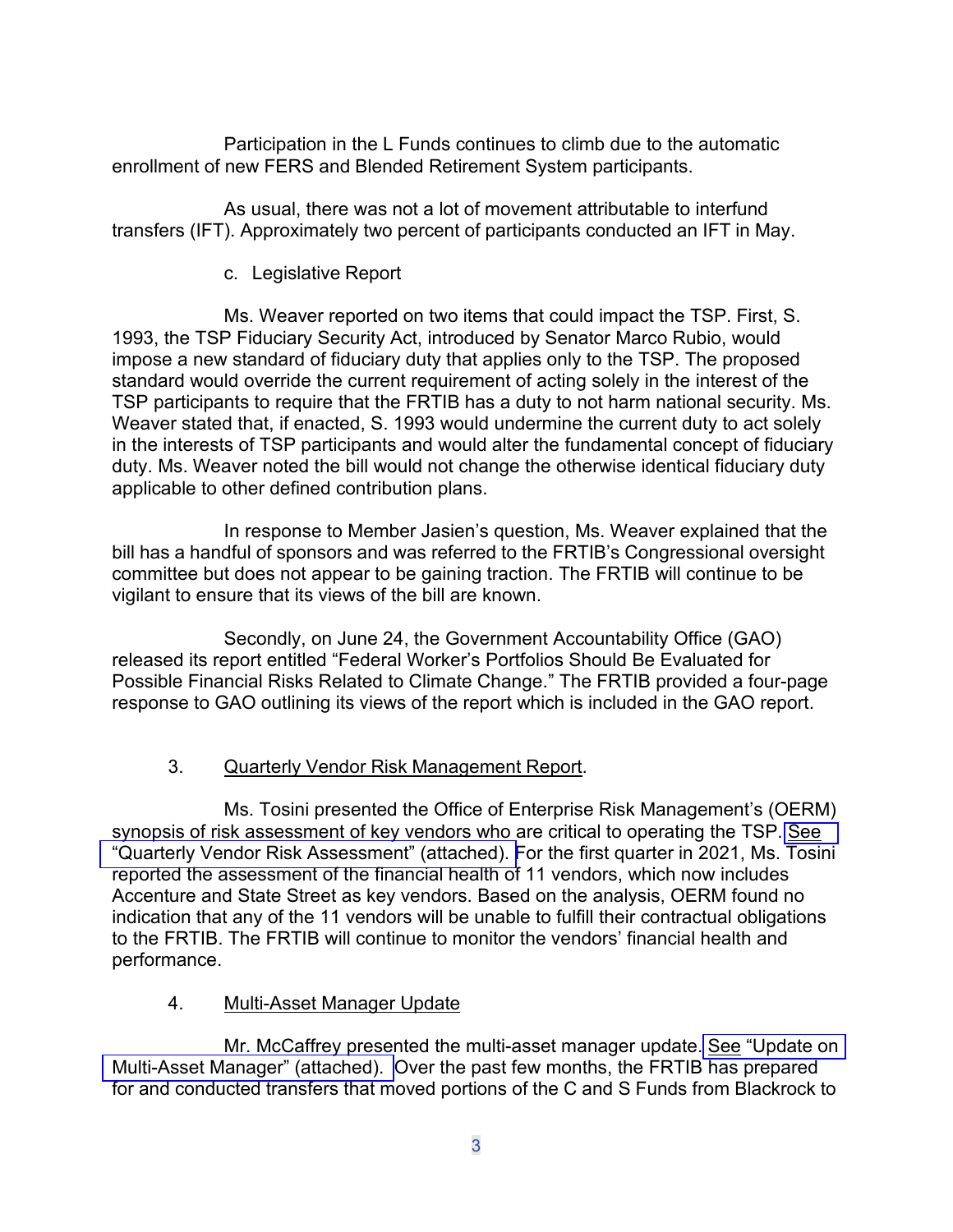State Street. Mr. McCaffrey reported the FRTIB's third successful transfer, this time for the Fixed Income Index Investment Fund. After the market closed on June 18, approximately 20 percent of the F Fund's assets, a tranche containing roughly 7.1 billion dollars in securities and over 500 million dollars in cash, was transferred from BlackRock to State Street.

Beginning last week, the daily net flows into or out of the F Fund are split 80/20 between BlackRock and State Street, respectively, to maintain the desired allocation for each manager. Both managers report daily earnings on their respective holdings and those earnings are consolidated by the FRTIB to establish the daily share price for the F Fund. Mr. McCaffrey reminded the Board that these processes are invisible from participants' perspectives. Those who invest in the C, S, and F Funds either directly or through the L Funds will not see any distinction between the assets managed by BlackRock or State Street.

Mr. McCaffrey reported that the partial transfer of assets for the C, S, and F Funds is now complete and was done to near flawless execution. The multi-asset manager team accomplished moving over 55 billion dollars in assets without any disruption to participants' ability to conduct daily transactions. Mr. McCaffrey acknowledged the excellent work of the FRTIB team, the BlackRock and State Street teams, and Aon, which served as the transition consultant. Acting Chairperson Jones and Member Jasien congratulated the teams on a job well done. Member Jasien asked what lessons were learned during the multi-asset management project, and Mr. McCaffrey explained that testing, rehearsing, and asking questions were keys to success in addition to strong support from and cooperation between the two asset managers.

### 5. Adjourn.

On a vote taken by the Acting Chairperson, the members closed the meeting at 10:23 a.m. for executive session.

At 12:14 p.m., upon completion of the executive session, the members reconvened the open portion of the meeting.

Whereupon, there being no further business, the following motion was made, seconded, and adopted without objection and Acting Chairperson Jones adjourned the meeting at 12:14 p.m.

MOTION: That this meeting be adjourned.

Dharmesh Vashee Digitally signed by STEFANIE<br>STEFANIE GEORGE GEORGE Date: 2021.08.09 14:33:35 -04'00'

General Counsel and Secretary